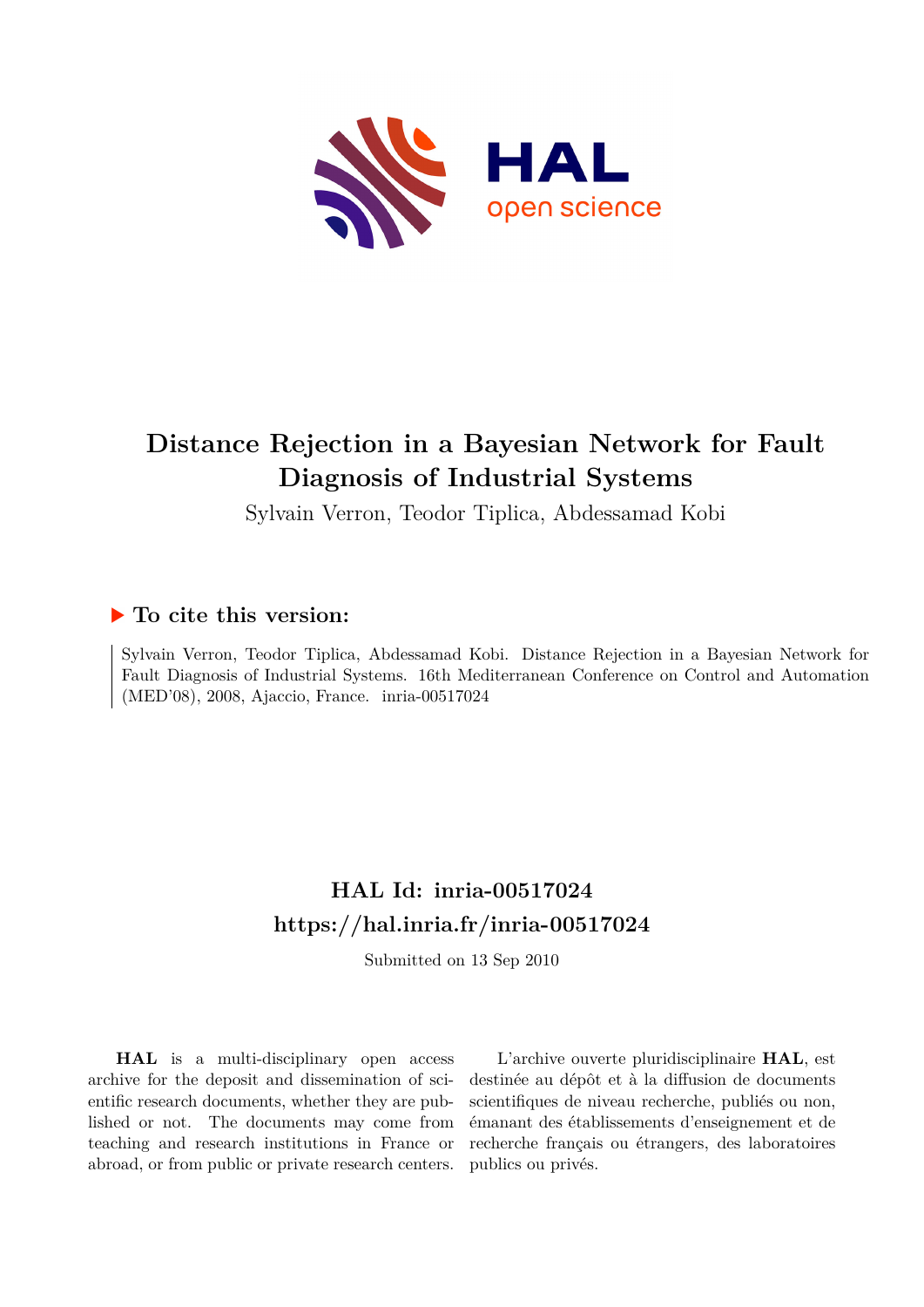# **Distance Rejection in a Bayesian Network for Fault Diagnosis of Industrial Systems**

Sylvain VERRON, Teodor TIPLICA, Abdessamad KOBI

*Abstract***— The purpose of this article is to present a method for industrial process diagnosis with bayesian network. The interest of the proposed method is to combine a discriminant analysis and a distance rejection in a bayesian network in order to detect new types of fault. The performances of this method are evaluated on the data of a benchmark example: the Tennessee Eastman Process. Three kinds of fault are taken into account on this complex process. The challenging objective is to obtain the minimal recognition error rate for these three faults and to obtain sufficient results in rejection of new types of fault.**

#### I. INTRODUCTION

Nowadays, industrial processes are more and more complex. So, they include a lot of sensors. Consequently, an important amount of data can be obtained from a process. A process dealing with many variables can be named multivariate process. But, the monitoring of a multivariate process cannot be reduced to the monitoring of each process variable because the correlations between the variables have to be taken into account. Process monitoring is an essential task. The final goal of the process monitoring is to reduce variability, and so, to improve the quality of the product [1]. The process monitoring comprises four procedures: fault detection (decide if the process is under normal condition or out-of-control); fault identification (identify the variables implicated in an observed out-of-control status); fault diagnosis (find the root cause of the disturbance); process recovery (return the process to a normal status).

Three major kinds of approaches exists for process monitoring [2]: data-driven, analytical and knowledge-based. Theoretically, the best method is the analytical one because this method constructs mathematic models of the process. But, for large systems (lots of inputs, outputs and states), obtaining detailed models is almost impossible. In the knowledge-based category are placed methods that are based on qualitative models like fault tree, FMECA, expert systems [3]. Finally, data-driven methods are techniques based on rigorous statistical development of process data. Our interest is to monitor large systems, and so, we are concerned with data-driven methods.

In literature, we can find many different data-driven techniques for process control. For the fault detection of industrial processes many methods have been submitted: univariate statistical process control (Shewhart charts) [4], [1], multivariate statistical process control ( $T^2$  and Q charts) [5], [6], and some PCA (Principal Component Analysis) based techniques [7] like Multiway PCA or Moving PCA [8]. Kano et al. [9] make comparisons between these different techniques. For the fault identification procedure, one of the better statistical techniques is the MYT decomposition of the  $T<sup>2</sup>$  statistic [10]. Finally, for the fault diagnosis techniques we can cite the book of Chiang, Russell and Braatz [2] which presents a lot of them (PCA based techniques, Fisher Discriminant Analysis, PLS based techniques, etc).

The purpose of this article is to present a new method for the diagnosis of faults in large industrial systems. This method is based on bayesian networks and particularly bayesian network classifiers. The major interest of this method is the combination of a discriminant analysis and distance rejections in a bayesian network in order to detect new types of fault of the system.

The article is structured in the following manner. In section II, we introduce the classical method to diagnose faults with bayesian network classifiers. The section III gives a method to apply a distance rejection on a fault of a system with a bayesian network, and presents the combination of this distance rejection with the classical diagnosis with bayesian network. The section IV presents an application of the proposed method for diagnosis of three types of fault on the benchmark Tennessee Eastman Problem. Finally, we conclude on interests and limitations of this method, and we present some perspectives of the fault diagnosis with bayesian network classifiers.

#### II. BAYESIAN NETWORK FOR FAULT DIAGNOSIS

#### *A. Classification task*

Once a problem (fault) has been detected in the evolution of the process by the mean of a detection method, we need to identify (diagnosis) the belonging class of this fault. Thereby, the diagnosis problem can be viewed as the task to correctly classify this fault in one of the predefined fault classes. The classification task needs the construction of a classifier (a function allocating a class to the observations described by the variables of the system). Two types of classification exist: unsupervised classification which objective is to identify the number and the composition of each class present in the data structure; supervised classification where the number of classes and the belonging class of each observation are known in a learning sample and whose objective is to class new observations to one of the existing classes. For example, given a learning sample of a bivariate system with three different known fault as illustrated in the figure 1, we can easily use supervised classification to classify a new faulty

Three authors are with LASQUO/ISTIA, University of Angers, 49000 Angers, France sylvain.verron@univ-angers.fr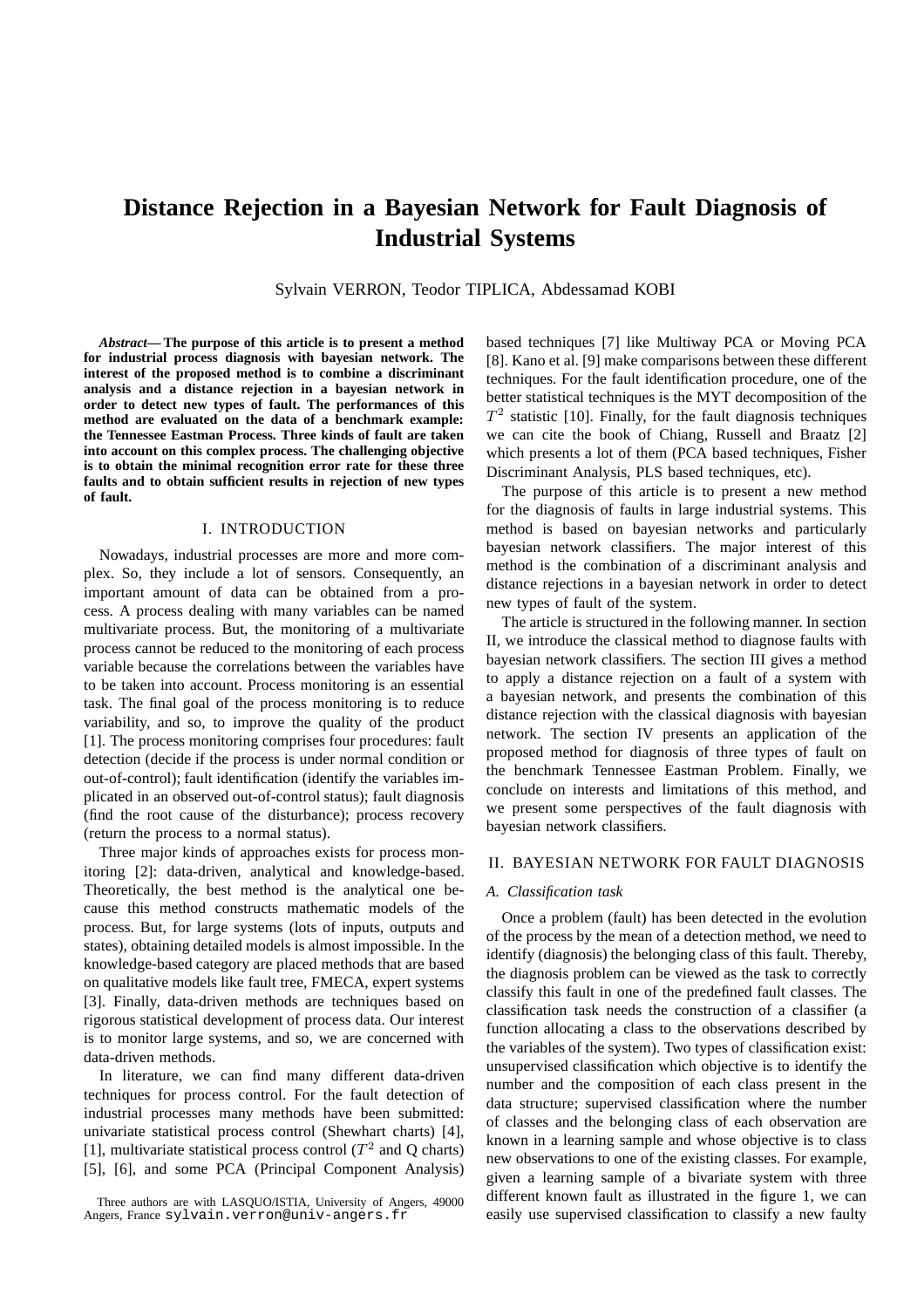observation. In this study, we use the bayesian network as a supervised classification tool.



Fig. 1. Bivariate system with three different known fault

#### *B. Bayesian network classifiers*

A Bayesian Network (BN) [11] is an acyclic graph where each variable is a node (that can be continuous or discrete). Edges of the graph represent dependences between linked nodes. A formal definition is given here:

A bayesian network is a triplet  $\{G, E, D\}$  where:

- ${G}$  is a directed acyclic graph,  $G = (V, A)$ , with V the ensemble of nodes of **G**, and A the ensemble of edges of **G**,
- ${E}$  is a finite probabilistic space  $(\Omega, Z, p)$ , with  $\Omega$  a non-empty space, Z a collection of subspace of  $\Omega$ , and p a probability measure on Z with  $p(\Omega) = 1$ ,
- {**D**} is an ensemble of random variables associated to the nodes of **G** and defined on **E** such as:

$$
p(V_1, V_2, \dots, V_n) = \prod_{i=1}^n p(V_i | C(V_i)) \qquad (1)
$$

with  $C(V_i)$  the ensemble of causes (parents) of  $V_i$  in the graph **G**.

Bayesian network classifiers are particular BN [12]. They always have a discrete node  $C$  coding the  $k$  different classes of the system. Thus, other variables  $X_1, \ldots, X_p$  represent the  $p$  descriptors (variables) of the system.

A famous bayesian classifier is the Naïve Bayesian Network (NBN), also named Bayes classifier [13]. This bayesian classifier makes the strong assumption that the descriptors of the system are class conditionally independent. Assuming the hypothesis of normality of each descriptor, the NBN is equivalent to the classification rule of the diagonal quadratic discriminant analysis. But, in practice, this assumption of independent and non correlated variables is not realistic. In order to deal with correlated variables, several approaches have been developed. We can cite the Tree Augmented Naïve bayesian networks (TAN) [12]. These BNs are based on a NBN but a tree is added between the descriptors. An other interesting approach is the Kononenko one [14], which represent some variables in one node. As in [15] the assumption we will make is that this variable follows a normal

multivariate distribution (conditionally to the class) and we will refer to this kind of BN as Condensed Semi Naïve Bayesian Network (CSNBN). The CSNBN is equivalent to the discriminant rule of the quadratic discriminant analysis.



Fig. 2. Different bayesian network classifiers: NBN (a), TAN (b) and CSNBN (c).

#### *C. Bayesian network for fault diagnosis*

In the context of the diagnosis of industrial systems, bayesian networks have been already used and give convenient results compared to other classification tools like support vector machines, neural networks or k-nearest neighborhoods [16], [17], [18], [19], [20]. As the performances of the CSNBN have been previously demonstrated [17], [18], we choose this classifier in this article. It is equivalent to a Discriminant Analysis (DA). So, we name the class node DA (coding the different known faults of the system), and the observation node  $X$  (a normal multivariate node). The figure 3 presents the bayesian network equivalent to a discriminant analysis, with the probability tables associated to each node. To simplify, the a priori probability of each class  $F_i$  is fixed to  $p(F_i) = \frac{1}{k}$ . The node X follows the different normal probability densities  $(N)$  conditionally to the class of  $DA$ , where  $\mu_i$  is the mean vector of the fault  $F_i$ ,  $\Sigma_i$  is the covariance matrix of the fault  $F_i$ .  $\mu_i$  and  $\Sigma_i$  are estimated on the fault database by Maximum Likelihood Estimation (MLE). On the simple example of the figure 1, the bayesian network gives the different areas of classification of the figure 4.

As we mentioned previously, an objective of a fault diagnosis method is to classify new observations to one of the existing classes. But, in certain cases, the observation may be a new type of fault (unknown or unseen before). This is the case when the observation is distant of any known classes of fault (example of the point A in figure 1). In order to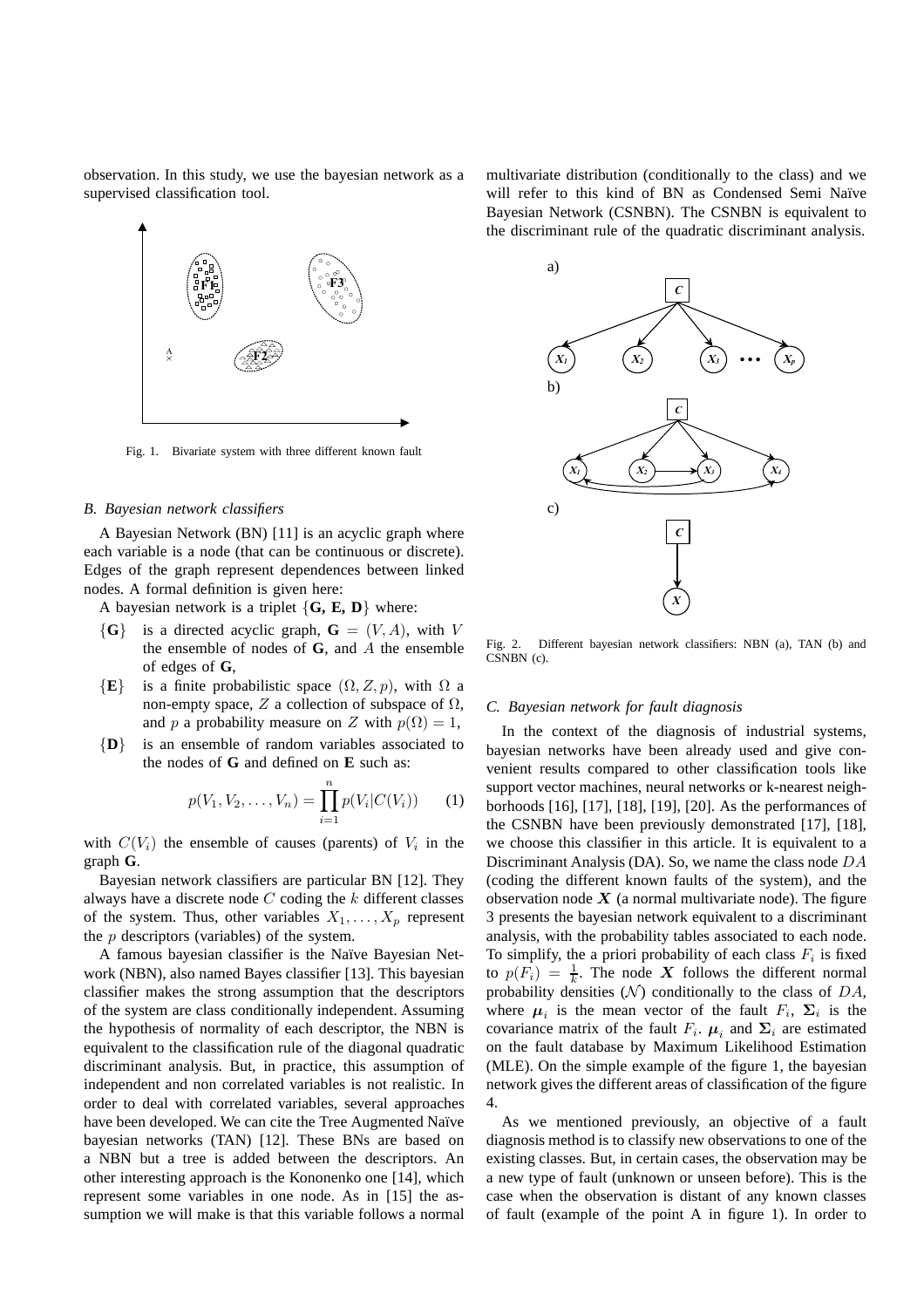

Fig. 3. Bayesian network equivalent to a discriminant analysis



Fig. 4. Classification areas of the bivariate system

detect these new types of fault, we have to use a criterion called distance rejection (see [21], [22]). Now, we will see how to take into account this criterion in a bayesian network, and how to combined it with the diagnosis of the previous bayesian network.

## III. INTEGRATION OF DISTANCE REJECTION

#### *A. Distance rejection in a bayesian network*

Assuming one class of fault (gaussian), the rejection of an observation is equivalent to a  $T^2$  control chart [5] on the data of this fault. In previous works [23], [24], we have demonstrated that a  $T^2$  control chart could be modelized with a bayesian network, and more particularly with a CSNBN. Assuming  $\mu_i$  the mean vector and  $\Sigma_i$  the covariance matrix of the fault  $F_i$ , we can monitor the fault  $F_i$  with the following rule : if  $p(F_i|\boldsymbol{x}) < p(F_i)$  then the observation  $\boldsymbol{x}$  can not be attribute to the fault  $F_i$  (distance rejection for the fault  $F_i$ ). For that, it can be used the CSNBN of the figure 5.



Fig. 5. Distance rejection of fault  $F_i$ 

In the figure 5, we can see that a coefficient  $c$  is implicated in the distance rejection. This coefficient is the root (non equal to 1) of the following equation:

$$
1 - c + \frac{pc}{CL} \ln(c) = 0 \tag{2}
$$

where  $p$  is the dimension of the system, and  $CL$  is the control limit of the  $T^2$  control chart. In numerous cases, *CL* is equal to  $\chi^2_{\alpha,p}$ , the quantile to the  $\alpha$  value of the  $\chi^2$ distribution with p degree of freedom [1]. So,  $\alpha$  allows tuning the distance rejection: the higher is  $\alpha$ , the stronger is the distance rejection.

## *B. Fault diagnosis with distance rejection in a bayesian network*

It is possible to combine a discriminant analysis and the distance rejection notion in a bayesian network. Indeed, we have the probabilities associated with the different known fault (discriminant analysis), and we can know if a suspected observation can be attribute to none, one or several types of fault (distance rejection on each type of fault). But, for this second point, a decision step is necessary to do conclusions (test if  $p(F_i|\boldsymbol{x}) < p(F_i)$ ). Unfortunately, classical inference in a bayesian network is not able to realize this step. So, we will make two successive inferences. Between these two inferences, soft probabilities of the fault  $F_i$  will be transformed in hard evidence (conclusion of the test for each fault) for the second inference. The figure 6 presents the bayesian network proposed for the fault diagnosis with integration of distance rejection.



Fig. 6. Fault diagnosis with distance rejection in a bayesian networks

In the previous section, we have already detailed the different conditional probabilities tables implicated in the first inference. We will study the conditional probabilities tables implicated in the second inference.

Firstly, we can see that in the second inference a node has been added: the node "Diag". This node represents the final decision concerning the suspected observation. This node has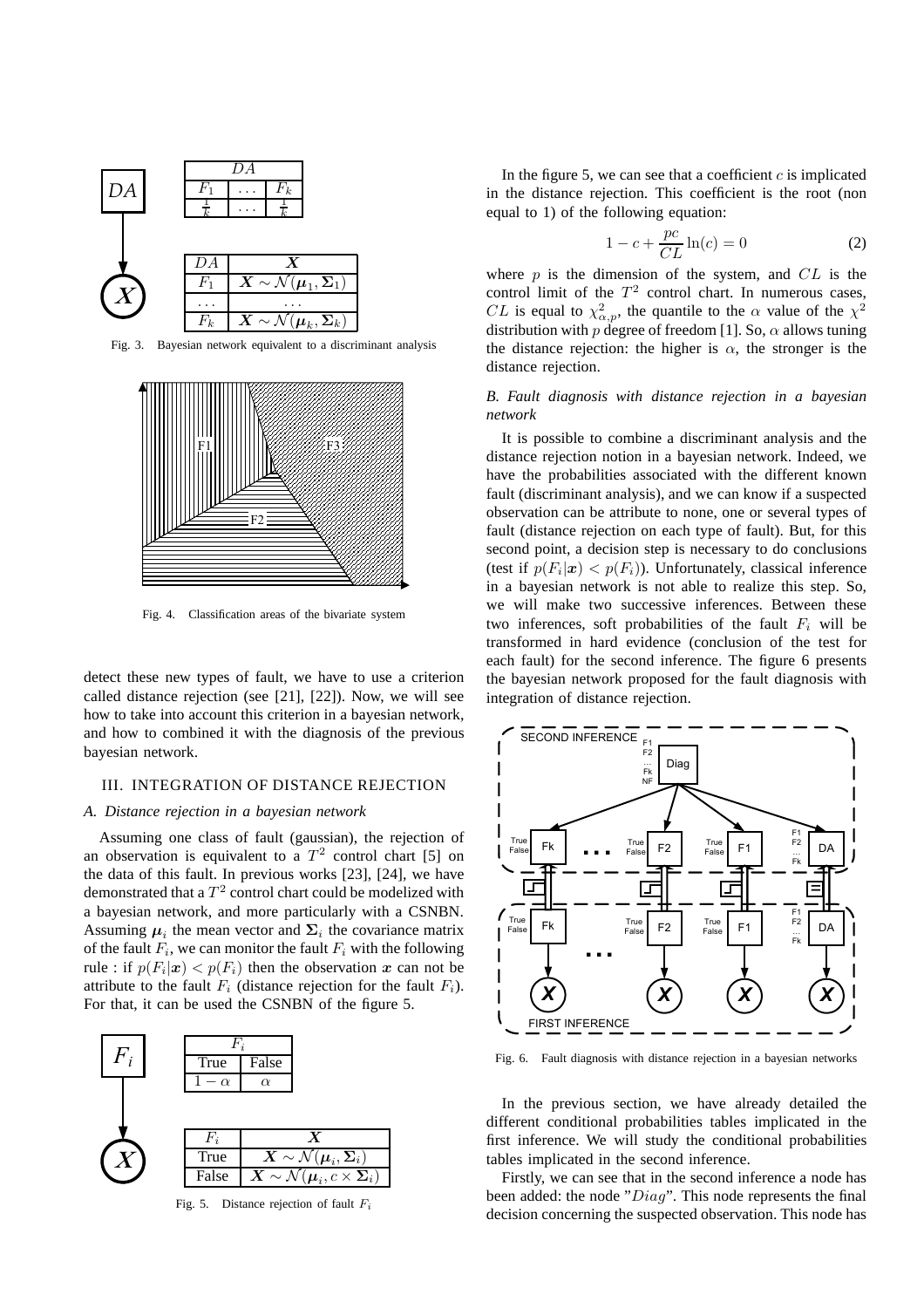$k+1$  modalities (k is the number of types of fault), one for each fault (the  $k F_i$ ) and one for a New type of Fault NF. The a priori probabilities table of this node is fixed in order to not advantage any modality. As we can see on the table I, each modality has the same a priori probability :  $\frac{1}{k+1}$ .

| Diag           |  |  |  |  |  |  |  |
|----------------|--|--|--|--|--|--|--|
| н<br>ι.        |  |  |  |  |  |  |  |
|                |  |  |  |  |  |  |  |
| <b>TABLE 1</b> |  |  |  |  |  |  |  |

A PRIORI PROBABILITIES TABLE OF THE NODE Diag

Each node  $F_i$  has the conditional probabilities table of the table II. We have set the different probabilities in order to respect the following rules :

- if  $Diag = F_i$ , then it is certain that the observation is from fault  $F_i$ ,
- if  $Diag = NF$ , then it is certain that the observation is not from fault  $F_i$ ,
- if  $Diag = F_j$  (with  $F_j \neq F_i$ ), then no knowledge is learned on the attribution of the observation to the fault  $F_i$ . So, we fix  $p(F_i = True|Diag = F_j) = p(F_i =$  $False|Diag = F_j$  = 0.5 (this value can be tuned to advantage some faults of the system).

|       | Fż   |       |  |  |
|-------|------|-------|--|--|
| Diag  | True | False |  |  |
| $F_1$ | 0.5  | 0.5   |  |  |
|       |      |       |  |  |
| Fi    |      |       |  |  |
|       |      |       |  |  |
| $F_k$ | 0.5  | 0.5   |  |  |
| NF    |      |       |  |  |

TABLE II CONDITIONAL PROBABILITIES TABLE OF NODES  $F_i$ 

The table III presents the conditional probabilities table of the node  $AD$  during the second inference. We can see that the knowledge of a fault  $F_i$  at the node  $Diag$  allows to set the knowledge of the node DA, expressed by  $P(DA =$  $F_i|Diag = F_i$  = 1. But, the knowledge on Diag of a new type of fault NF do not give any information for the discrimination between the different faults  $F_i$  of the node DA.

|                  |  | DА |       |  |  |
|------------------|--|----|-------|--|--|
| Diag             |  |    | $F_k$ |  |  |
|                  |  |    |       |  |  |
|                  |  |    |       |  |  |
| $F_k$            |  |    |       |  |  |
| NF               |  |    |       |  |  |
| <b>TABLE III</b> |  |    |       |  |  |

CONDITIONAL PROBABILITIES TABLE OF THE NODE AD (SECOND INFERENCE)

The interest of the second inference is to add the different results of distance rejection to the result of the discriminant

analysis of the first inference. The application of the network of the figure 6 to the bivariate example gives the figure 7.



Fig. 7. Fault diagnosis with distance rejection for the bivariate example

Now, we will see an application of this approach on a benchmark problem: the Tennessee Eastman Process (figure 8).

# IV. APPLICATION TO THE TEP

#### *A. Presentation of the TEP*

The Tennessee Eastman Process (TEP) is a chemical process. It is not a real process but a simulation of a process that was created by the Eastman Chemical Company to provide a realistic industrial process in order to evaluate process control and monitoring methods. Article of Downs and Vogel [25] entirely describes this process. Authors also give the Fortran code of the simulation of the process. Ricker [26] has implemented the simulation on Matlab. The TEP is composed of five major operation units: a reactor, a condenser, a compressor, a stripper and a separator. Four gaseous reactant A, C, D, E and an inert B are fed to the reactor where the liquid products F, G and H are formed. This process has 12 input variables and 41 output variables. The TEP has 20 types of identified faults. So, this process is ideal to test monitoring methods. But, it is also a benchmark problem for control techniques because it is open-loop unstable. Many articles (authors) present the TEP and test their approaches on it. For example, in fault detection, we can cite [9], [27]. Some fault diagnosis techniques have also been tested on the TEP [2], [28], [29] with the plant-wide control structure recommended in Lyman and Georgakis [30]. In [28], [29], authors focus on only 3 types of fault and give the datasets they used. For this reason, we will take the same data that in these articles and compare our approach to those of the others.

As we said, we have taken into account 3 types of faults: fault 4, 9 and 11 (see table IV). These three types of fault are good representations of overlapping data and so, are not easy to classify. As indicated on the table IV, each type of fault have 2 datasets: a training sample and a testing sample, containing respectively 480 and 800 observations. We have tested our approach on the Tennessee Eastman Process. We precise that all computations have been made on Matlab with the BNT (BayesNet Toolbox) developed by Murphy [31].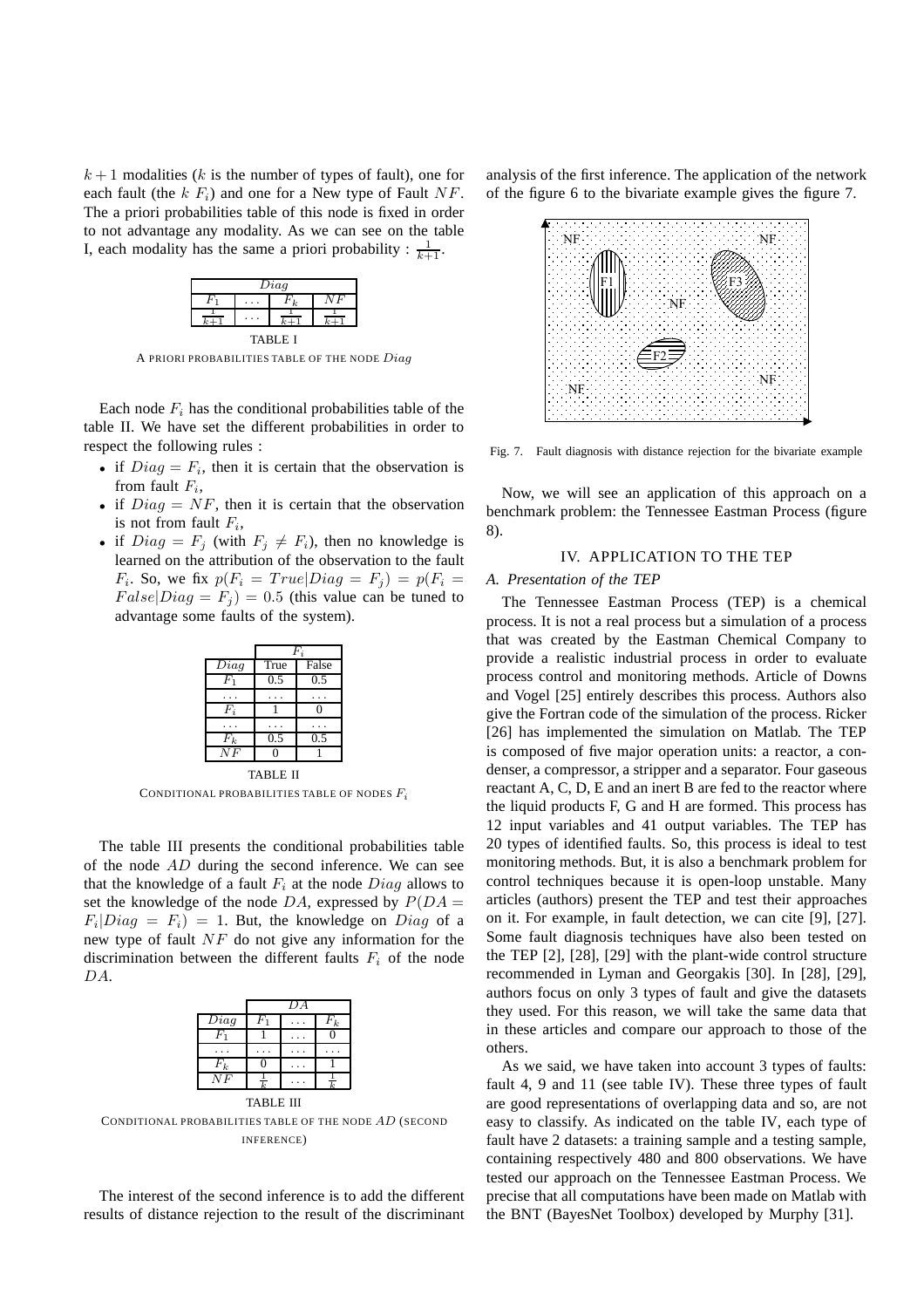

Fig. 8. Process flowsheet of the TEP

| Class | Fault type                                                                           | Train<br>data | Test<br>data |
|-------|--------------------------------------------------------------------------------------|---------------|--------------|
|       | Fault 4: step change in the reactor<br>cooling water inlet temperature               | 480           | 800          |
| 2     | Fault 9: random variation in D feed<br>temperature                                   | 480           | 800          |
| 3     | Fault $11$ : random variation in the<br>reactor cooling water inlet temper-<br>ature | 480           | 800          |

TABLE IV DESCRIPTION OF FAULT DATASETS

## *B. Proposed approach without distance rejection*

In the first part of this application, we have applied the proposed approach without the integration of the distance rejection. In an objective evaluation purpose of our procedure and to compare it with the results of other published methods (like Support Vector Machines), we classified 2400 new observations (800 of each type of fault) of the TEP. The results are given in the table V. For the bayesian network (BN) approach, we compute the misclassification rate (percentage of observations which are not well classified). We are also giving the results of other methods on the same data. The results for the FDA (Fisher Discriminant Analysis), SVM (Support Vector Machines), PSVM (Proximal Support Vector Machines) and ISVM (Independent Support Vector Machines) methods are extracted from [28] and [29].

On the table V, we can observe that the BN approach outperforms all the others methods. The confusion matrix

| Method                    | FDA | <b>SVM</b> | <b>PSVM</b> | <b>ISVM</b> | BN     |
|---------------------------|-----|------------|-------------|-------------|--------|
| Misclassification<br>rate | 38% | 44%        | 35%         | 29.86%      | 18.83% |
| <b>TABLE V</b>            |     |            |             |             |        |

for the bayesian network is given on table VI and gives us the possibility to see how the discrimination of the different faults is done. Each column of the matrix represents the instances in a predicted class, while each row represents the instances in an actual class. For example, for 800 tested observations of fault 4, the diagnosis procedure gives 141 observations as the fault 11, and 659 observations as the fault 4, so 17.62% (141/800) of misclassified observations for the fault 4.

| Class           | Fault 4 | Fault 9 | Fault 11 | Total |  |
|-----------------|---------|---------|----------|-------|--|
| Fault 4         | 659     |         | 28       | 687   |  |
| Fault 9         | 0       | 582     | 66       | 648   |  |
| Fault 11        | 141     | 218     | 706      | 1065  |  |
| Total           | 800     | 800     | 800      | 2400  |  |
| <b>TABLE VI</b> |         |         |          |       |  |

CONFUSION MATRIX OF BN

#### *C. Integration of distance rejection*

In this second part, the distance rejection is taken into account and we fix  $\alpha$  to 0.001 for each known fault. The network has to classify 800 new observations of each of the 17 other faults of the TEP (so, a total of 13600 new